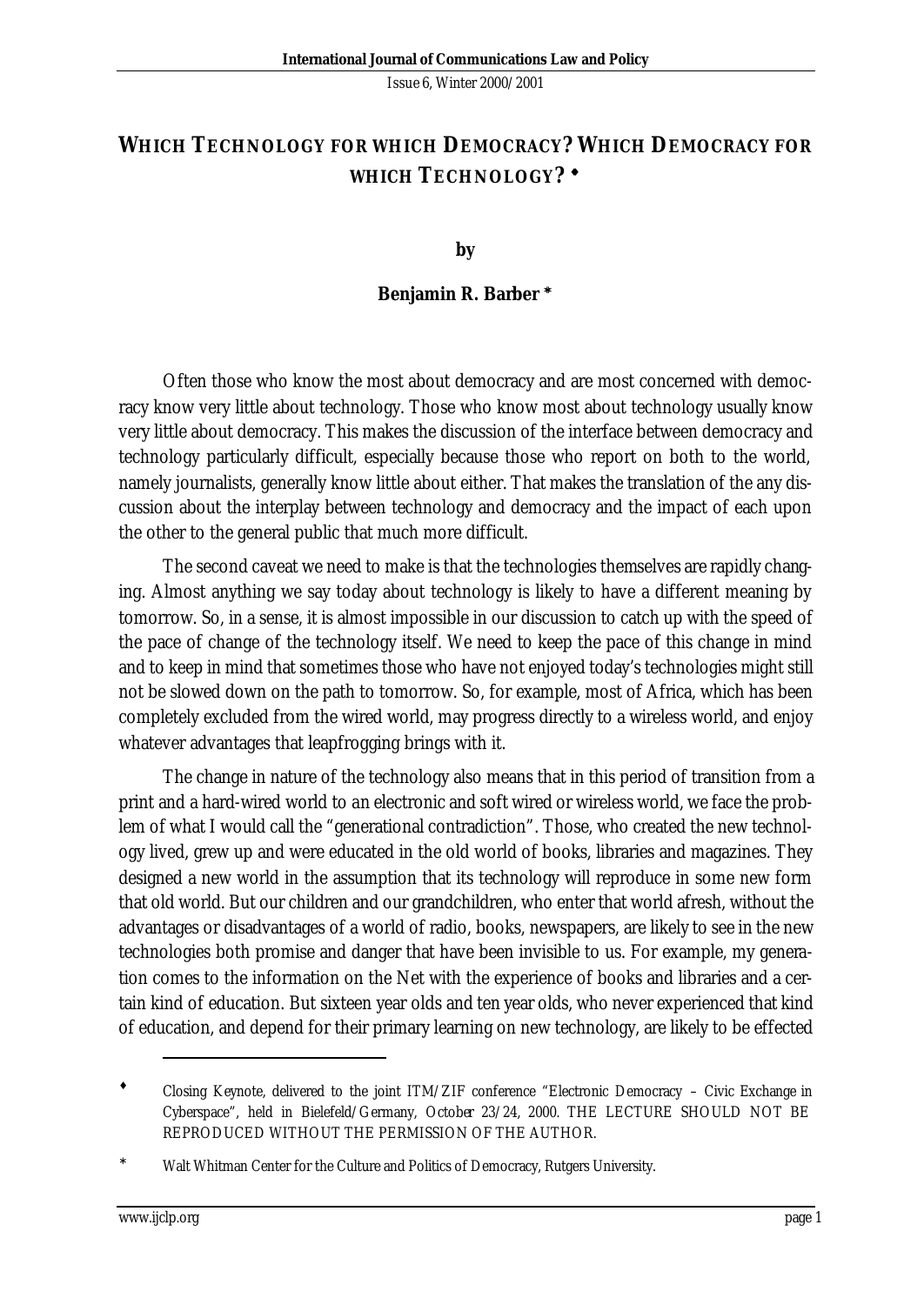by the Internet very differently. The assumption, that there is no problem for them simply because they are fluent users conversant with the new tools, is a dangerous one and one that is to be reckoned with.

The third feature of technology, that I think is important to mention, is simply that technology has always been, from the beginning of time, a tool of human interests and human objectives, which, tends to mirror the society, which invents it. We look to network technologies to solve problems that have been created in the "real" world. Though we look (and hope) for new and immanent forms of political organization in the new technology that are not necessarily present in our world that is a mistake. We have seen the new technology very quickly ends up mirroring and reflecting the world in front of us. I'll give you three quick examples of this. One, of course, if the so-called "digital divide." Until now the new technologies have done far more to mirror and reinforce inequality than to overcome it. Whatever its technological potential, the fact is, using technology depends not just on access to hardware and software, but depends on computer literacy and word literacy of a kind that many of the world's people simply do not have. Giving the illiterate computers will not make them computer literate. It normally takes fifteen or twenty years to educate somebody and that time will not be substantially shortened by handing out hardware or software.

Second, we live in a largely commercialized world and in that world, we will find, that the new technology is increasingly commercialized. In the late 1980s and early 1990s there was a lot of great talk about the electronic frontier, the new anarchy, the new freedom, the new direct democracy of the Net. Today 95 % or better of the traffic on the Internet is commercial and 25% of that traffic is, not surprisingly, pornographic. We did with the new technology what we did with the old technology. But those who anticipated that the Net would introduce a new and different political era can only be disappointed. We encounter even today how some governments are looking for ways to turn e-government into e-commerce and to turn citizens into mere consumers of government services. Thereby reflecting the commercial character of our times.

So, though this small group has talked bravely in the last two days about many of the fascinating potential uses of the new technology, the actual uses to date reflect a privatized, commercialized, profit-obsessed world and that is, I think, largely, what we will see continuing in the larger population.

The third characteristic of the new technologies, which again, we haven't talked much about, is, I fear I have to say, their deeply monopolistic character. Now again, we assume that technology itself has the potential for pluralism, for freedom, for many different inputs, for access to all, but, in its current formatting, the underlying telecommunications infrastructure and computer hardware, the overlying software and the front-end interface of the World Wide Web are owned and controlled by the same super corporations which dominate the rest of the economy. In other words, the monopolies that elsewhere dominate the economic structures of our time also dominate this new technology. To think that because the technology is perceived and has some technical promise of pluralism and freedom that it is therefore pluralistic and free is to engage in wishful thinking – and wishful thinking of a dangerous and delusional nature.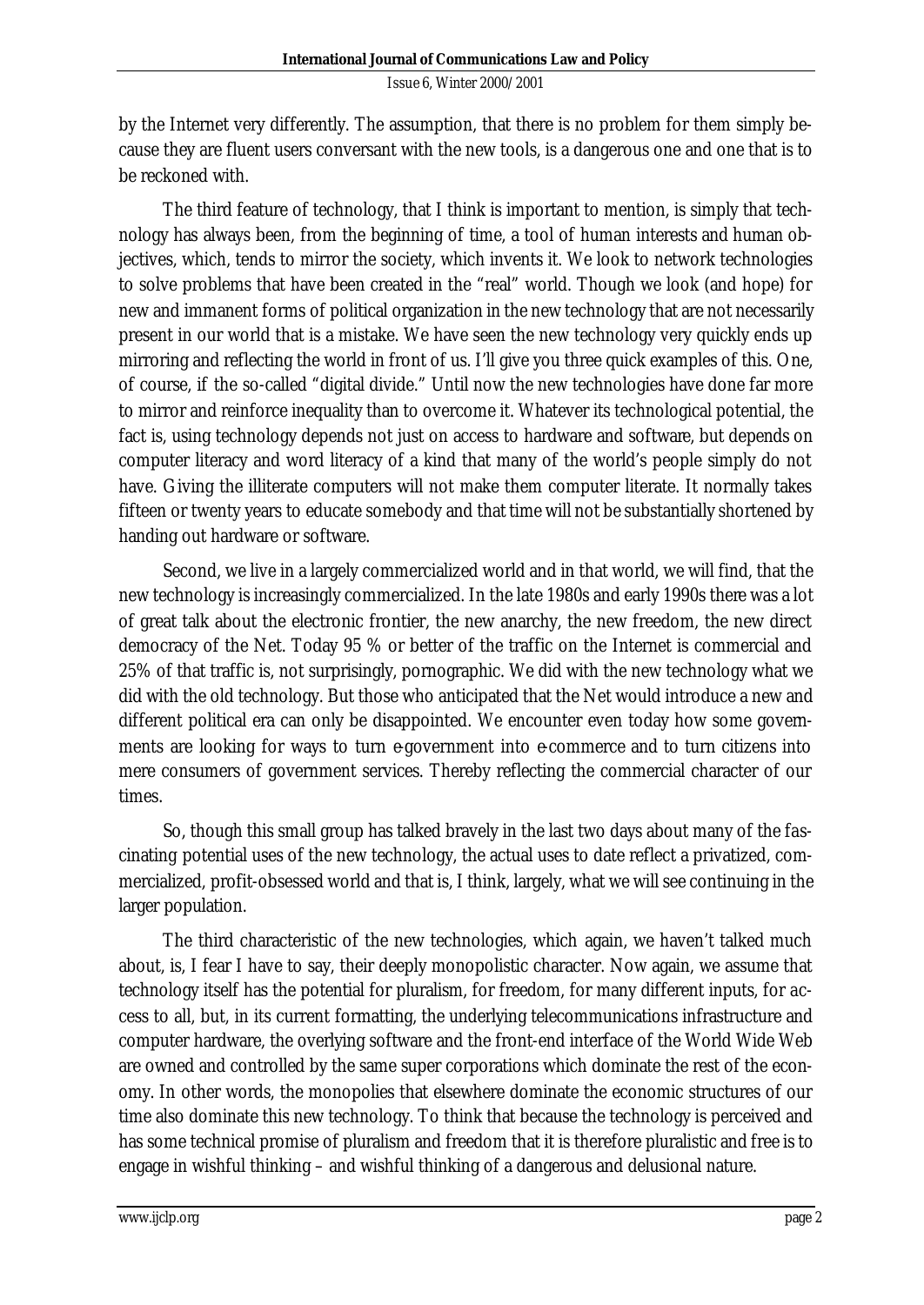So, one has to be well aware of the difference between the theoretical discussion of some of the democratic potential of the Net and the actual use of that technology in a commercialized, monopolistic world, dominated by a few dozen global corporations that control the business of communication, entertainment and information.

Remember that, as we talk here under the kind hospitality of a few German universities and research centers and we have a small group of people, who are lucky to be here and have their airplane tickets paid for, elsewhere there are corporations, that are deploying billions of dollars to assure their control over these media. It's not exactly a fair contest. To think that because we have good ideas what will happen with the technology will be the result of what we think is again, I think, a dangerous mistake.

Now having said that, I want to go back to the technology itself because although technology is almost always a mirror of the society, different technologies imply different political possibilities that depend also on the social context. Think of gun powder. Some historians said that gun powder democratized warfare in the middle ages and made possible the coming of democracy. Indeed, in Europe during the Reformation, it probably did that. But in China gun powder reinforced the hold of elites over the population. Many associate the freedom and individuality of American culture with the automobile and its underlying technology, the internal combustion engine. But that same internal combustion engine was also used to develop diesel engines and public transportation in Europe. The decision between investment in public and private transportations, between train systems and automobile systems, was a political, not a technical, decision and the available technology served both sides of the policy debate.

So, what I would like to do with my time this morning, is to offer you a discussion of some of the technical characteristics of the new technologies and their impact on democracy keeping in mind that much of what we say is a political, not a technical, choice - the choice, of how we are going to use the technology. But before I do that, I wished all my friends, who were here yesterday and talking about plebiscitary democracy were here today because there is a tendency, when we talk about democracy, first of all to think it is one thing: technology and democracy. But there is no such thing as democracy. There are only a variety of forms of governments, which have a variety of characteristics that can be labeled under different groupings that define (not without controversy) distinctive forms of democracy. I have three in mind but we could easily multiply that to six or seven – if I had a bigger platform. The tendency, when people want to make a distinction, is to make a simplistic distinction between representative democracy and plebiscitary democracy. That is the distinction we often heard yesterday. I at least want to add a third, what I call strong, or deliberative or citizen or participatory democracy, which is in many ways as different from plebiscitary democracy as representative government is different from plebiscitary democracy. If we had more time and more space, we could also distinguish parliamentary from presidential forms of democracy, we could distinguish unitary from federal or *eidgenössische* forms of democracy. England and Switzerland are both democracies, but the one is deeply unitary, the other one is deeply federal. That makes fundamental differences. The implications of the technology in those two countries is going to be very different. You might ask: "Will the new technology serve British democracy or Swiss democracy?" You can't really ask: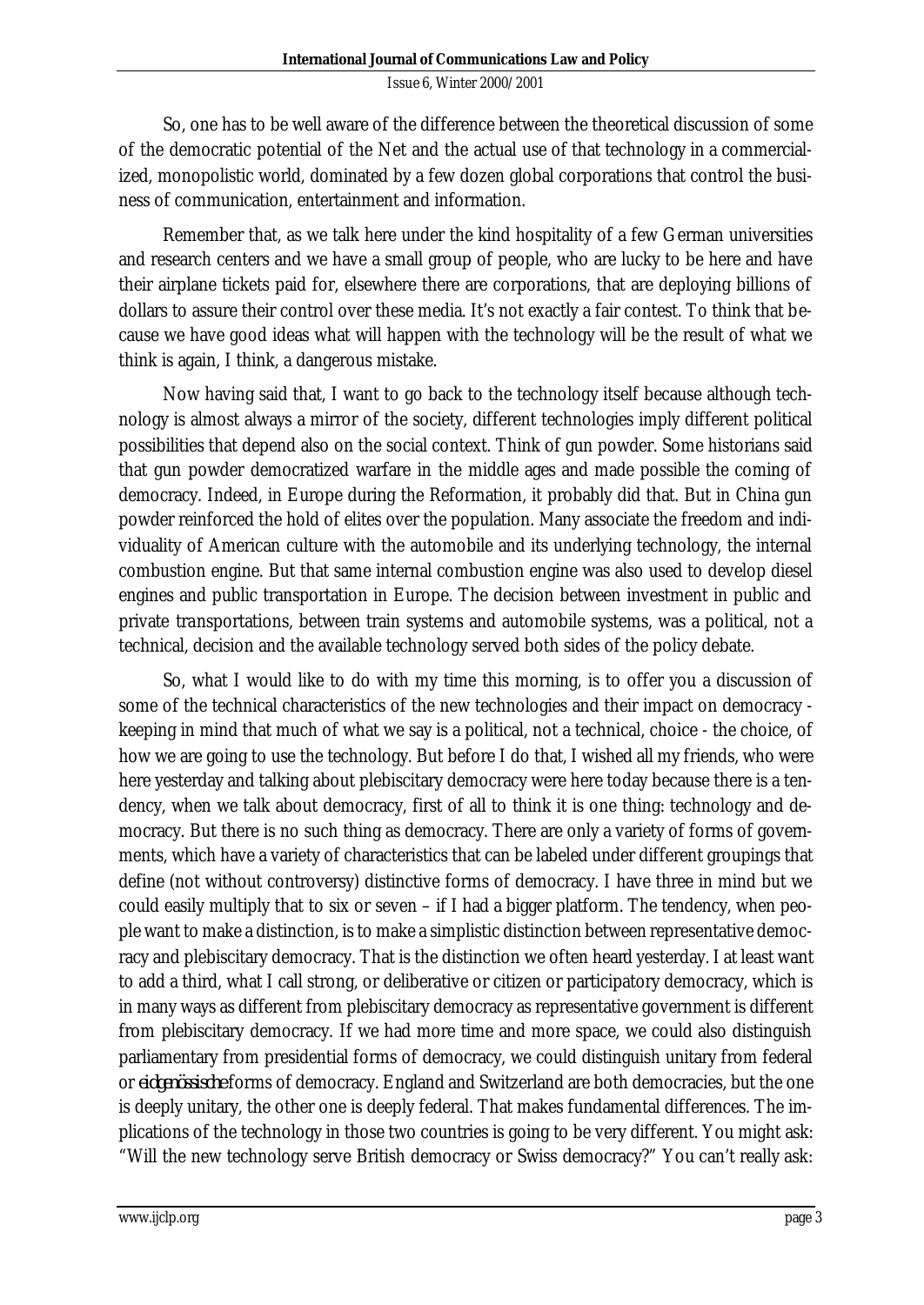"Will it serve democracy?" because that question is meaningless. But let me at least take these three distinctions here and look at some of the characteristics. I want to do is a small exercise. I want to look at some of the potential characteristics of the Net and ask the question: "Do they reinforce or do they injure these various forms of democracy; representative, plebiscitary and strong ?" I will give you my answer, but actually the answers are controversial and we can discuss them. Some people may not agree. But it is a way to ask the questions that I think is a little more nuanced and useful than the broad generalization "technology and democracy."

Let me start with what is the new technology's greatest virtue or greatest vice, depending on how you feel about it: speed. It's literally as fast as the speed of light and we forget that. Now, from a general point of view, one might say, that is good for democracy, because democracy is about communication and the faster the communication, the better it is for democracy. Moreover, it enlarges the compass of democracy. Aristotle said, that the largest possible democracy was one a man could walk across at a day, so he can get to the assembly. At the speed of light we can reach everybody on earth in a second. So you could say, Aristotle's ideal of the republic is global. But the problem with speed from the point of view of democracy is that if we assume, that one of the essential characteristics of democracy is deliberation, thinking, pondering, meeting, talking, democracy in fact is a pre-eminently slow form of government.

Tyranny actually is faster. The tyrant makes up his mind and it's law. But in a democracy we have to argue and think and the change our minds and persuade and that takes time. I would argue, in a plebiscitary democracy, defined by a populist leadership trying to manipulate a population into legitimating its rule, speed is a good thing. In a plebiscitary democracy, you don't want people thinking too much. You want to spin them, manipulate them and get the possible eighty, ninety, ninety-five percent to say yes. The way the Communists or the Nazis did.

Plebiscitary democracy likes speed, I would say, and welcomes it, which was the fear of some of the people yesterday. But they made the mistake of identifying plebiscitary democracy with participatory democracy. Participatory democracy is the other way round. It comes from the bottom up, requires deliberation, public discussion and public engagement. It is slow. Speed is dangerous to deliberative participatory democracy. So from that point of view one of the inherent characteristics of the Net – speed and rapidity – the ability to have quick plebiscites, is a problem for strong democracy or deliberative democracy or participatory democracy.

If I were in the *Bundesrat* in Switzerland, I would not welcome the fact that citizens voting at home could make up their mind just like that without any discussion and without any debate. I would rather think that's not the way our democracy should work.

On the intersection on the matrix between the characteristic of speed and representative democracy, I put a question mark because it depends a little on how you feel about representative democracy. If you think representative democracy is nothing more than people making an instant decision about who the leaders are, then speed is OK. If you think, that representative democracy has to engage citizens in some thought, in some debate, then probably, as with strong democracy, it would be a liability. You have to make up your own mind about it, but what's clear is that depending how you think about how representative democracy works, speed might be a liability or it might be an asset.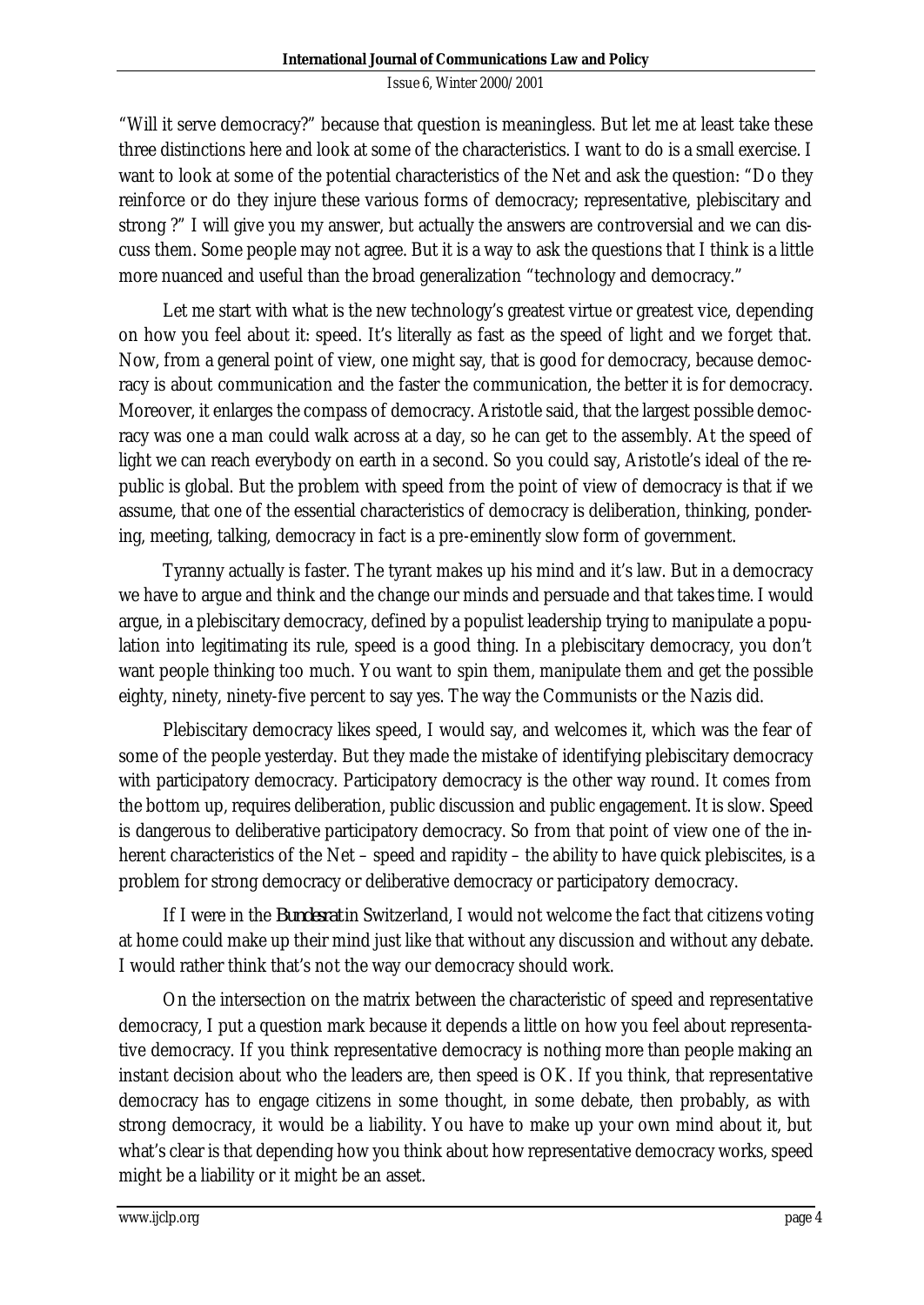Take another feature of communication via the Internet. It is more like the telephone and less like radio and television. It's a point-to-point-medium where everyone can be in touch with everyone else. Now that means that it cuts out hierarchies, that it cuts out authority, that it makes it more difficult for those from the top, who want to control people's opinions through information, and from that point of view I would say, it is a negative feature for representative government because it makes the life of political parties harder. Political parties are traditionally the organizations that hold together people who otherwise can't be in touch with one another. But if we can all be in touch with one another directly, why do we need political parties? Political parties may become superfluous in a world of point-to-point technology. So if I am part of a party democracy or representative democracy, I worry that the Net will undermine the control of political parties over political content. But if I am a strong democrat, if I am a participatory democrat, I am delighted. Because it means that every citizen can become part of the process without being represented by an intermediary party or an interest group. They can participate directly; they can talk to other citizens without the mediation of a party. So the point- to-pointcharacter of the Net is probably an liability for representative democracy but an asset for strong democracy and it's certainly a liability for plebiscitary democracy, because the last thing a populist tyrant wants, is citizens talking to one another. He wants all the relations to be subject to the populist dictator, the populist leader. So, lateral discussion is not desirable.

Now let's go to a third characteristic, the interactive character of the new technology as against the passive character of traditional one-way broadcast technologies. Today's representative democracy has become a television spectator's court. What is required to be a citizen today? Watch television. That's how we are citizens. We watch television – passively! On the whole, we are not particularly active the way citizens of  $19<sup>th</sup>$  century Switzerland or  $5<sup>th</sup>$  century Athens would have been. We are no longer citizen soldiers nor do we engage in self-government. Rather, we watch the governors. Indeed we are, in the language of liberalism, watchdogs. Our job is to police the governors and make sure they don't abuse their power. But it's a passive function. So from the point of view of representative government, a technology that engages people is a liability. On the whole, representative government wants citizens to be active once a year – on Election Day. And then it wants them to go home and leave the government to the government. There is nothing more irritating to a bureaucratic politician than an active citizen who, after Election Day, says: "All right, I am still here. I want to do more than vote. I want to help. I want to participate." To this the politician in a model representative democracy responds: "No, thank you, we'll take care of that, that's our job, you voted us for that. And if you don't like how we do it, throw us out next year. But leave us to do the governing."

Plebiscitary democracy, in this case, is like representative democracy. The last thing a populist wants is mobilized citizens who are engaged in political action. It, too, appreciates passive citizens and therefore the interactive potential of the new technology is not very useful. For strong and deliberative democracy, where people are going to play a role in governing themselves, an active and engaged citizenry is a plus. But this assumes a fundamental difference in the nature of government, understood, not as the election of those who govern, but of selfgovernment by the governed.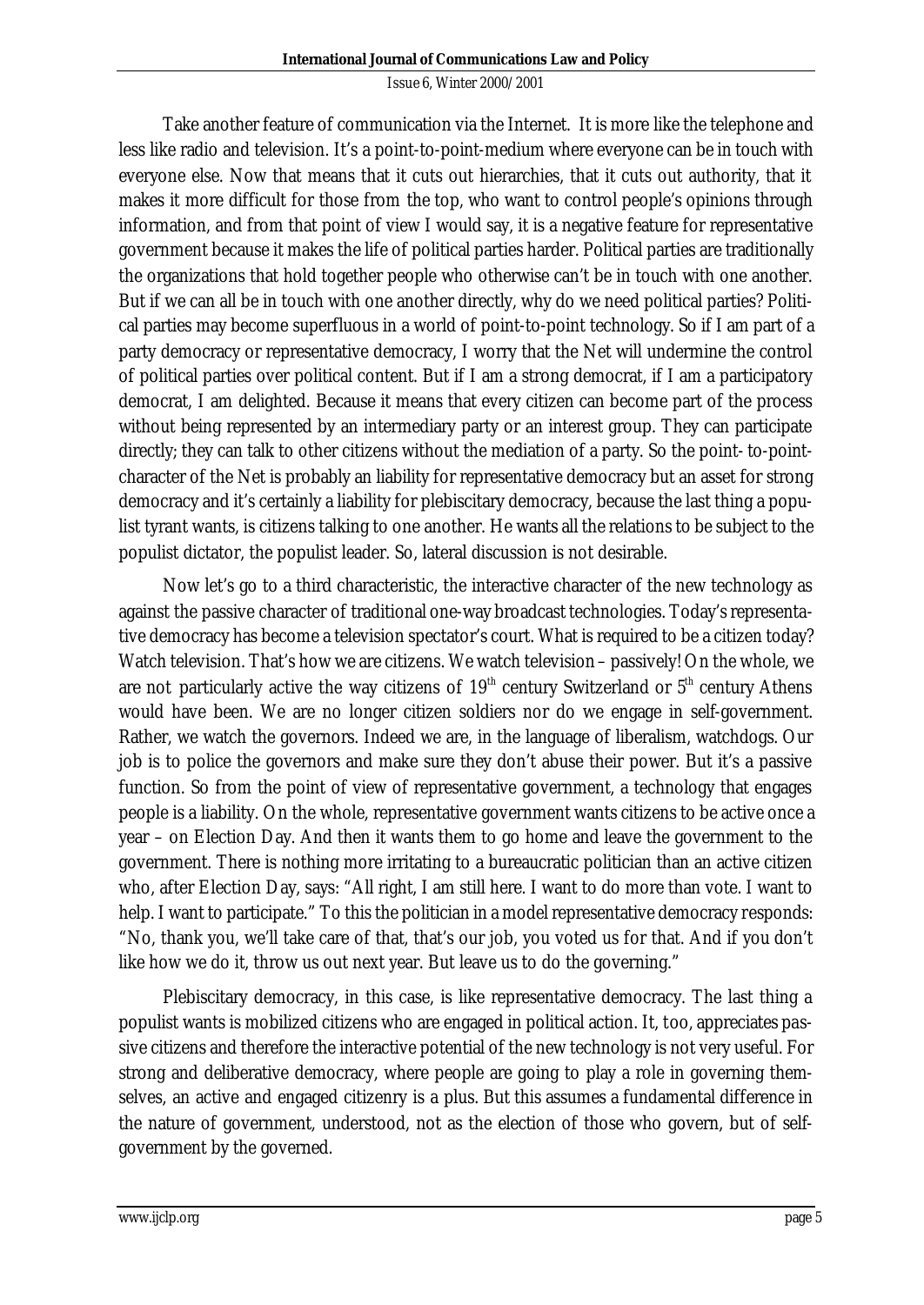But the argument that the bottom-up character of the technology is a liability for representative and plebiscitary democracy and an asset for strong deliberative democracy is my own and you may want to contest it. All I am suggesting is that there is a relationship between the characteristics of the technology and the form of democracy. We can argue about exactly what the relationship is. Some active party participants will say: "No, we want active members of the party! We want them from the bottom up, that's good for us, not bad for us." Ok, if the party sincerely wants participation, then the bottom-up character of the Net is useful. But it may be a test case to find out whether the party is serious. Because it is easy for parties to say: "We want participation.." Fine, you want it, then use the Internet and you can get. If they say: "No, thank you," then maybe they are not serious.

Another significant feature – and these are all interrelated, as you can see these are not distinctive features – is the unmediated character of the Internet. Because we talk to one another laterally, the role of editors, of preachers, of politicians and even of teachers and professors is minimized. That has virtues and it has weaknesses. The weakness is that the Net is a hot bed of gossip, lies, false ideology and myths. You can find information about how to get into a spaceship. You can find every conspiracy theory ever invented. On the Net you will find no criteria by which you can decide which of those is useful and which of this is not. The Net is a plethora of information: truth, lies, science, and superstition, all thrown together with no internal standards for making judgments. It is unmediated by the standard makers. Most of us, when we want to get our news, we have no way of knowing, whether the news story from Vietnam or from Cambodia or from Chile is true or not. So we say: "I trust the *Frankfurter Allgemeine*" or the *New York Times* or *Le Monde*. We let the editors make those decisions for us. On the Net there are no authoritative mediators. You have to make it up yourself.

Is the unmediated, anti-hierarchical character of the Net a liability or an asset to these various forms of democracy? Some people may say that it is a liability for strong democracy because it makes the deliberative judgment difficult. How do you reach for deliberative judgment based on all the information on the Net without some help from an editor, from an interpreter, from a professor, from an expert?

We don't have that recourse in the nature of the technology itself. The Internet offers a plethora of information but, I want to add, information is not knowledge. Knowledge consists of theories, paradigms, associated data, data around the hypothesis and around the way of seeing the world. The Net doesn't give us theories, it gives us raw data, which often can overwhelm and confuse us and make it very hard to reach political judgments.

We also talked yesterday about what I called the privatized character of the net and what I meant by that was the fact that we use the net usually in private, in other words, in an office, at home, behind a screen. The Internet, by its nature is isolating. Increasingly, those, who use the computer, are socially isolated. At American colleges and universities, I think at European ones as well, people talk more and more over the Internet. We have cases of students, who room together, who sit in a room side by side and they talk to each other on the Internet; "Hi, how are you, what are you doing?" "I'm doing my homework. What are you doing?" "Oh, I'm all right. I'm trying to finish up some paper." They never even look at each other.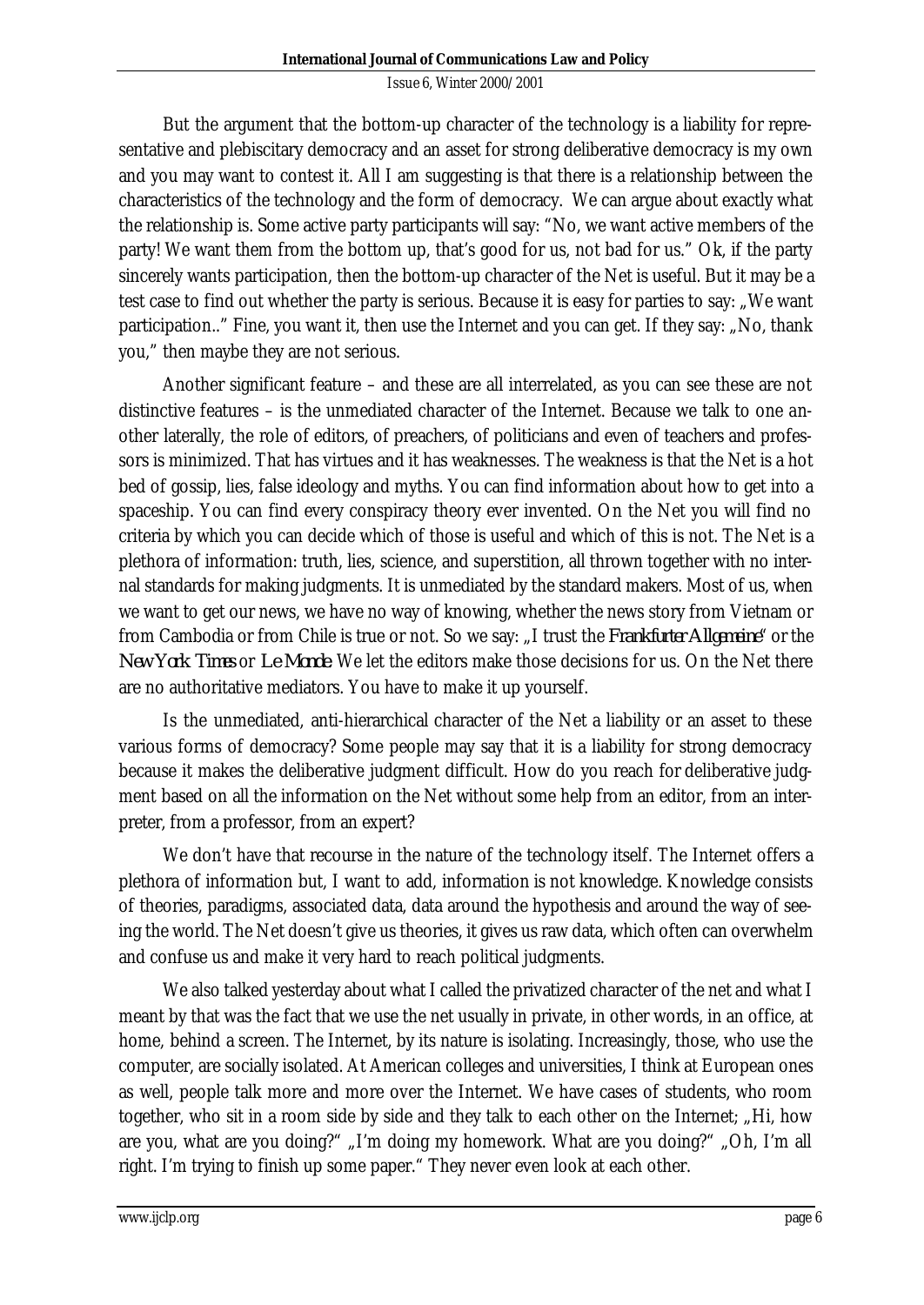Is that good or bad for democracy? Democracy, if we understand it as the politics of community, the politics of the "res publica", of common things, is not fond of isolation and solitude. People who think in solitude also form their opinions in solitude and vote in solitude – that is a problem for democracy. Particularly, it seems to me, it is a problem for strong democracy. Again, depending on how you look at it – here I put a question mark on representative democracy - it may be, that some parties like people to stay home, do what the party wants and not to be together. Or not. I don't know. We put a question mark around that. Certainly, it is the totalitarian, populist, plebiscitary dictator, who would love nothing more than people, who never communicate with one another, who only communicate over the Net, who are isolated from one another and who each can be taken one at the time and persuaded to be a Nazi or a Communist or a fascist. The sociologists talk about the destruction of mediating institutions, the destruction of sociability, the destruction of our social institutions as the premise for the hold of a populist dictator directly over the individuals, one by one by one by one. Unfortunately, the Net works one by one by one by one, isolating us one from another. That is the sense, in which it is privatized.

If we take again the *Gemeinderäte* (assemblies) where we have this picture of a group of citizens in a field together talking, looking at each other and voting openly, that is one end of democracy. Then the other end is a million people sitting at home alone, forming their opinion privately and expressing it directly by pushing a button, taking no responsibility for it, talking to no one about it, communicating with nobody and voting anonymously. Is that good for democracy? Or another way to ask the question is what kind of democracy is that good for? It may be good for one kind and not so good for another. This is a vital question.

At the end, let me mention that there are a number of characteristics, where you have an actual characteristic and a potential characteristic, that are in conflict with one another. I have already given one. I have said that the actual state of the technology today, because of the character of corporate ownership, means that private monopoly corporations control the infrastructure and the content of today's communications media, including the Internet. In that sense the Net has a monopolistic whole on information and opinion making. That is probably bad for strong democracy, it is probably good for plebiscitary democracy and what is it for representative democracy, you have to tell me.

Finally and perhaps in some ways most important – I have saved this one for last – the Net as we currently know it is word based. Democracy is the politics of the word, the politics of talk, the politics of conversation, the politics of logos. That certainly is good for deliberative democracy and probably good for representative democracy and probably bad for plebiscitary democracy, which doesn't really want to get into a rational use of words to justify and legitimate power. But with broadband we are moving from a word-based to an image-based, sound-based communications medium. That will render some fundamental changes. I started by talking about change. And all of our assumptions here have been about the word-based medium. But broadband will bring a picture-based, sound-based medium, a medium of affect, of feeling, of heart – and not of the brain. And that will change the character of democracy. It will make the Internet much more like television and less like radio and newspapers.